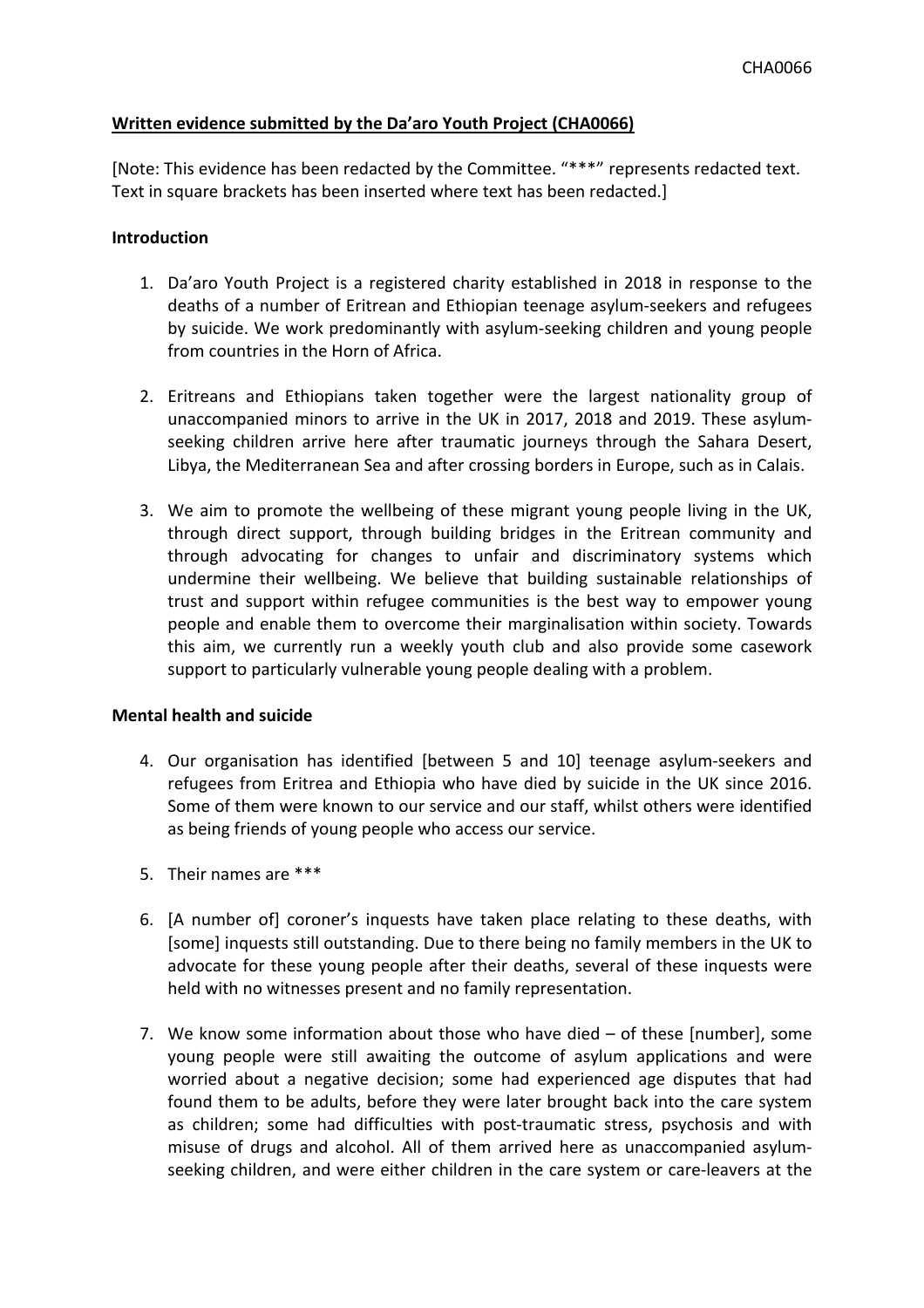time of their deaths. No single reason can be provided to explain why [between 5 and 10] teenagers from Eritrea and Ethiopia have taken their own lives, but we strongly believe that there are connecting factors between those young people who have died.

- 8. The mental health needs of unaccompanied asylum-seeking children and young adults are a primary concern of our organisation. We regularly come into contact through our work with young people who are suffering a mental health crisis and are struggling or unable to access mental health services.
- 9. We do not see 'trauma-recovery' being implemented as a standard part of the care planning for unaccompanied asylum-seeking children. Social workers, support workers, accommodation providers and foster carers all have a role to play in identifying when young people may be exhibiting mental distress or issues related to trauma, and in supporting them to access care. However, these professionals and semi-professionals often do not have the knowledge, experience or training to identify and meet these needs. Some local authority social workers, in our experience, put less emphasis on 'trauma-recovery' or mental health assessment and care for unaccompanied minors than on, for example, making sure young people can access dental care or education. If young people are identified as needing mental health care, the waiting lists for mainstream mental health services are extremely long and sometimes professionals in these services are not adequately trained or resourced to support the needs of this group.

# **Difficulties in the care system and with appropriate accommodation**

- 10. Mental health difficulties are often exacerbated by poor or inadequate local authority care and accommodation. In a 2013 report by the Joint Committee on Human Rights, the provision of local authority support for unaccompanied asylumseeking children was said to be "extraordinarily varied," with the government itself commenting at the time that there was an "issue with local authority consistency – some are very effective and others not so". We have worked hand-in-hand with many caring and competent social workers, but have unfortunately also worked with social workers who seem hostile towards the young people in their care or unsympathetic to their experiences of trauma and their needs.
- 11. The provision of quality accommodation is also a concern to us. Unaccompanied children are disproportionately accommodated in unregulated and 'semiindependent' placements, leaving them vulnerable to exploitation and harm. We see children and young people in desperate need of support, being housed in accommodation without any support and with very limited access to a social worker or personal advisor – who themselves are often supporting a large caseload of other young people. The difficulties in the care system are often more pronounced with unaccompanied minors age out of the care system and become care-leavers. The drop-off of support at 18 for especially vulnerable young people can be debilitating.

#### **Difficulties due to age disputes and age assessments**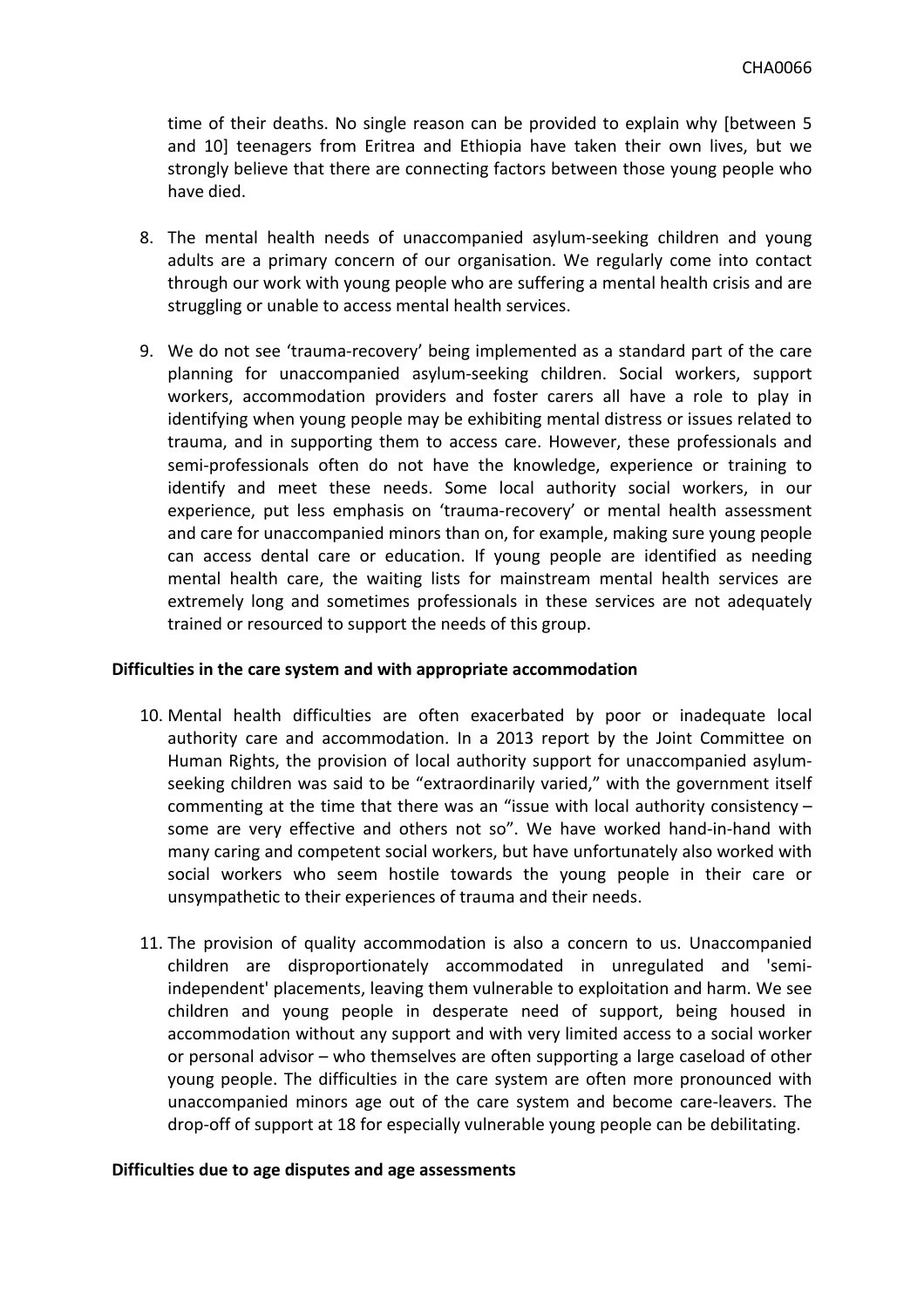- 12. A child attended our youth service [a few years ago], complaining of being homeless and saying that [they] had been sleeping on a bench in a park for several weeks. [They] had previously been in the care of social services in a [city] authority, before an age assessment found [them] to be an adult and [they were] referred to NASS accommodation and [were] then due to be dispersed outside of [the city] and away from [their] college, peers and support network. The child, who was confused and stressed, ran away before becoming street homeless. We were able to support [them] to access advocacy and safe accommodation in a 'refugee hosting'. A tribunal later decided [they were] telling the truth about [their] age and [they] was brought back into the care system, having been without support for a whole year.
- 13. The wellbeing of young asylum-seekers can be negatively impacted by the overuse of age disputes and age assessments. Children are still being regularly disbelieved about how old they are and facing harmful, protracted disputes, during which they frequently do not receive the support and protection to which they are entitled.
- 14. For children newly arrived in the UK, being told that they are not believed about their age can be shocking and damaging to their wellbeing and trust in social services. During age assessments, young asylum-seekers are often required to recount traumatic events from their past, and have those experiences questioned by social workers. There is no scientific basis for deciding the age of an adolescent based on any of the factors that are considered in the standard "Merton-Compliant" age assessment – yet the outcome of such subjective assessments can have enormous and far-reaching consequences for the care and support that young people receive.
- 15. We know that young adult asylum-seekers are often as vulnerable and in need of support as unaccompanied children are, but receive none of that same support in the NASS system. As such we have campaigned for the introduction of Youth Welfare Officers, to ensure the adequate care, support and safeguarding of 18 to 25 year-old asylum seekers. We have argued that the Home Office should ensure the appointment of an independent Youth Welfare Officer to work in every initial and dispersal accommodation centre across the UK – this would provide much needed support to young adults while also helping identify age-disputed children who have wrongfully been placed outside of care.

# **Difficulties due to the asylum and immigration system**

16. Young asylum-seekers face a complex and stressful asylum process which puts their welfare at risk. Unlike other children who experience traumatic events, children undertaking an asylum claim are required to disclose their personal experiences of abuse and exploitation to Home Office staff in their asylum interview. Direct or harsh questioning of these events by officials in austere environments can be retraumatising – and young people are often unsupported after the interview and while they wait for a decision. Enormous delays in asylum decision-making has an extremely negative impact on the wellbeing of the young people that we work with.